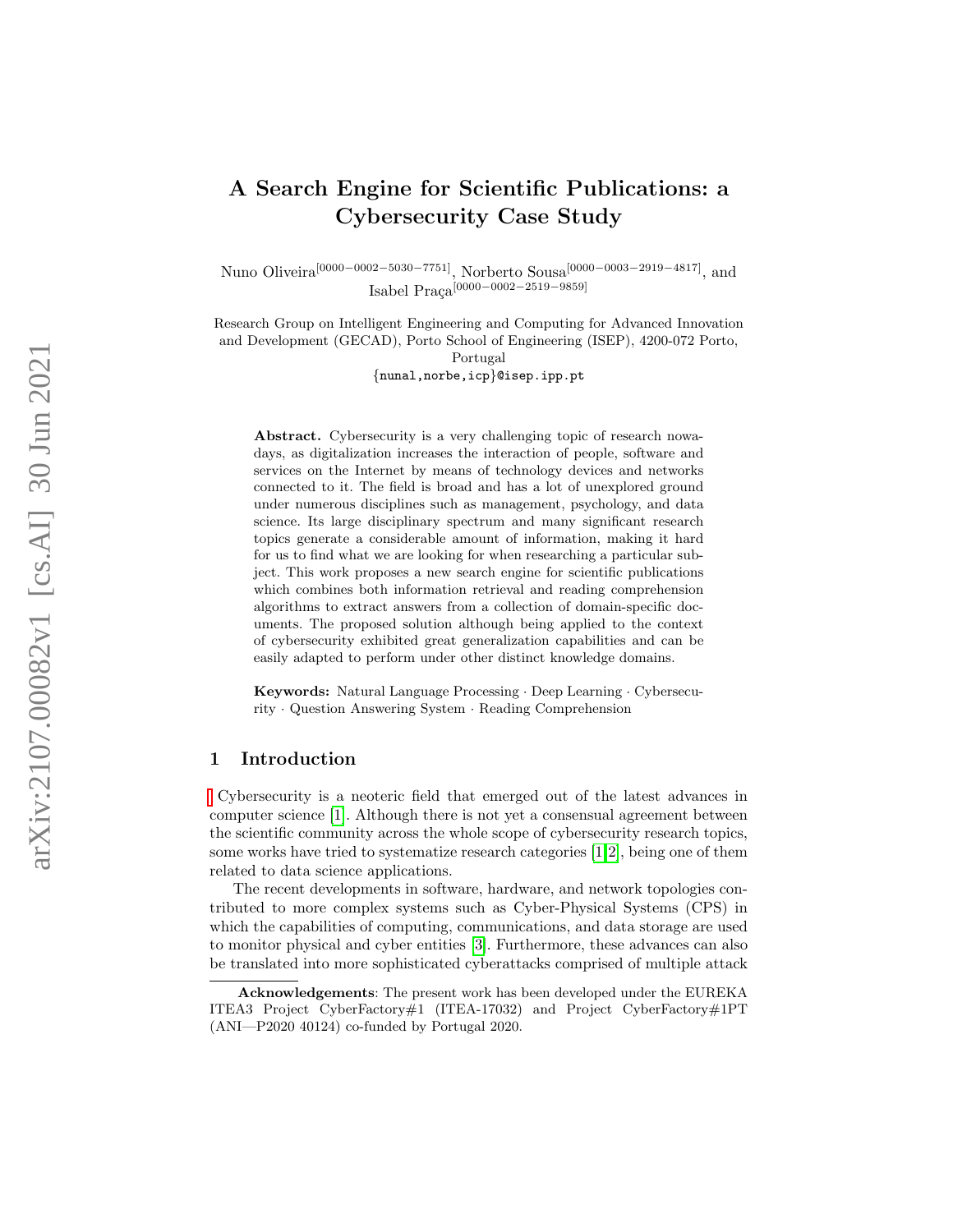vectors. Hence, the complex nature of cyber threats and the need to progressively adapt security systems to the most relevant ones makes the application of Artificial Intelligence (AI) a promising technology to use for increased cybersecurity [\[4\]](#page-9-3).

Being cybersecurity such a hot research topic nowadays, with so many different applications, it is hard to efficiently find answers to specific topics in the wide amount of existing scientific publications. Natural Language Processing (NLP) methods, namely Reading Comprehension (RC) algorithms, can give a substantial contribution to solving the introduced problem. However, the ability to read a text and then answer questions about it is a very difficult task for machines [\[5\]](#page-9-4).

Over the last few years, the introduction of reliable data collections such as the Stanford question answering dataset (SQuAD) [\[5\]](#page-9-4) and the development of deep learning methods based on transformer architectures [\[6\]](#page-9-5) such as BERT [\[7\]](#page-9-6) and RoBERTa [\[8\]](#page-10-0) have contributed to major improvements in the field of RC. Nevertheless, it is not feasible to apply these algorithms directly to huge amounts of text due to computational limits and performance issues. To overcome this problem, Information Retrieval (IR) methods [\[9\]](#page-10-1) can be used to measure the relevance of a given document to a given question providing a filter to find only relevant data and narrowing down the search space.

This work proposes a novel Question Answering (Q&A) system for the cybersecurity research context in which one can place a domain-related question and expect a direct answer retrieved from a set of scientific publications. This system uses a combination of IR and RC methods to perform the task described above and provides the results in a user-friendly web interface. Although the fact that the cybersecurity context is considered for the case study, the proposed method can be easily applied to many other different domains.

This work is organized in multiple sections that can be detailed as follows. Section [2](#page-1-0) provides an overview of current information retrieval and reading comprehension algorithms and applications. Section [3](#page-2-0) describes the proposed solution, detailing both the software architecture and employed algorithms. In Section [4,](#page-6-0) our solution is applied to the case study and the obtained results are presented and discussed. Section [5](#page-9-7) provides a summary of the main conclusions that can be drawn from this research and appoints further research topics to be addressed in the future.

# <span id="page-1-0"></span>2 Related Work

Due to the multiple domains intelligent QA systems are connected to, we will analyze the literature on multiple different subjects. One of such subjects is text mining and document ranking systems, of which the internet and search engines are a great example [\[10\]](#page-10-2). Taking into account the scope of our work, we investigated weighing methods such as Term Frequency - Inverse Document Frequency (TF-IDF), Dense Passage Retrievers (DPR), and word embeddings.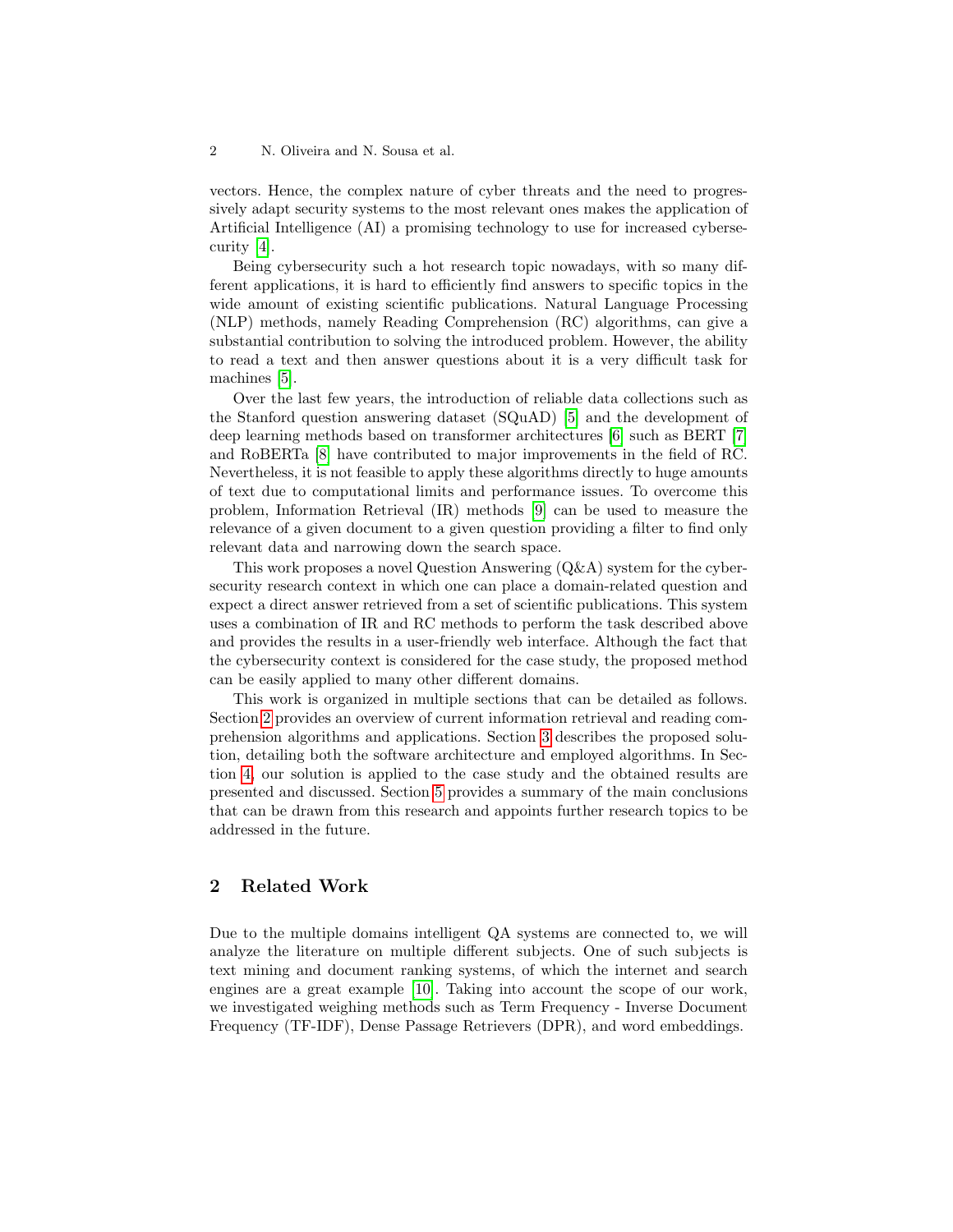In [\[11\]](#page-10-3), Shahzad Qaiser et al., employs a TF-IDF ranking system to several web pages in order to compare results. TF-IDF is the most utilized weighting scheme for web searches of information retrieval and text mining [\[12\]](#page-10-4). The author also points TF-IDF's biggest issue, which is not identifying different tenses of words. In the same manner, Joel L. Neto *et al.* in [\[13\]](#page-10-5) employs a modified version of TF-IDF, TF-ISF, applying stemming to reduce the impact of this classification method's weaknesses.

In [\[14\]](#page-10-6), Karpukhin and Oğus *et al.*, utilized the standard BERT pre-trained model and a DPR in a dual encoder architecture achieving state of the art results. Their DPR exceeds BM25's capabilities by far, namely a more than 20% increase in top-5 accuracy  $(65.2\%)$ . Their results for end-to-end QA accuracy also improved on ORQA, the first open-retrieval question answering system, introduced in [\[15\]](#page-10-7) by Lee *et al.*, in the natural questions dataset [\[16\]](#page-10-8).

Regarding word embedding, in which a document's words are mapped as vectors in a continuous vector space, words with similar meanings will be closer to one another, aiding in dimensionality reduction [\[17\]](#page-10-9). In [\[18\]](#page-10-10), Tomas Mikolov et al. demonstrates the application of a skip-gram model, a more computational efficient architecture, to mapping words to a vectorial space, and the same model but focusing on phrases.

On the other hand, the Q&A task involves the search for relationships and meaning between entities. Due to the nature of language, this search becomes extremely complex, given that context can change the meaning of any sequence of words. In NLP, the key to solve entity-related tasks is to create a model to learn the optimal way of entity representation.

Ordinarily, each entity in the Knowledge Base (KB) is assigned an embedding vector, capturing information in it. Due to the scope restriction of this method, entities that are outside of the KB are not represented and therefore any model built on top of it performs poorly.

To solve this issue, Contextual Word Representations (CWR) are employed with generalized word representations that serve multiple purposes. These CWRs are based on the transformer architecture, most notably BERT [\[7\]](#page-9-6) and following improvements such as RoBERTa [\[8\]](#page-10-0) that perform extremely well in a wide range of NLP tasks such as document classification and entanglement, sentiment analysis, question answering, sentence similarity, etc. These representations are obtained by training a model on a large-scale corpus (ex: Wikipedia) and can then be transferred to other network-based models, allowing them to improve search-related tasks such as the relevant question context as shown by Wei Yang et al. in [\[19\]](#page-10-11) where, in an end-to-end QA system, the integration of BERT outperformed previous implementations by significant margins.

# <span id="page-2-0"></span>3 Proposed Solution

To solve the introduced problem we built a prototype using the python programming language on top of the haystack framework [\[20\]](#page-10-12). The system was designed as a client-server architecture with two main components, the front-end, a web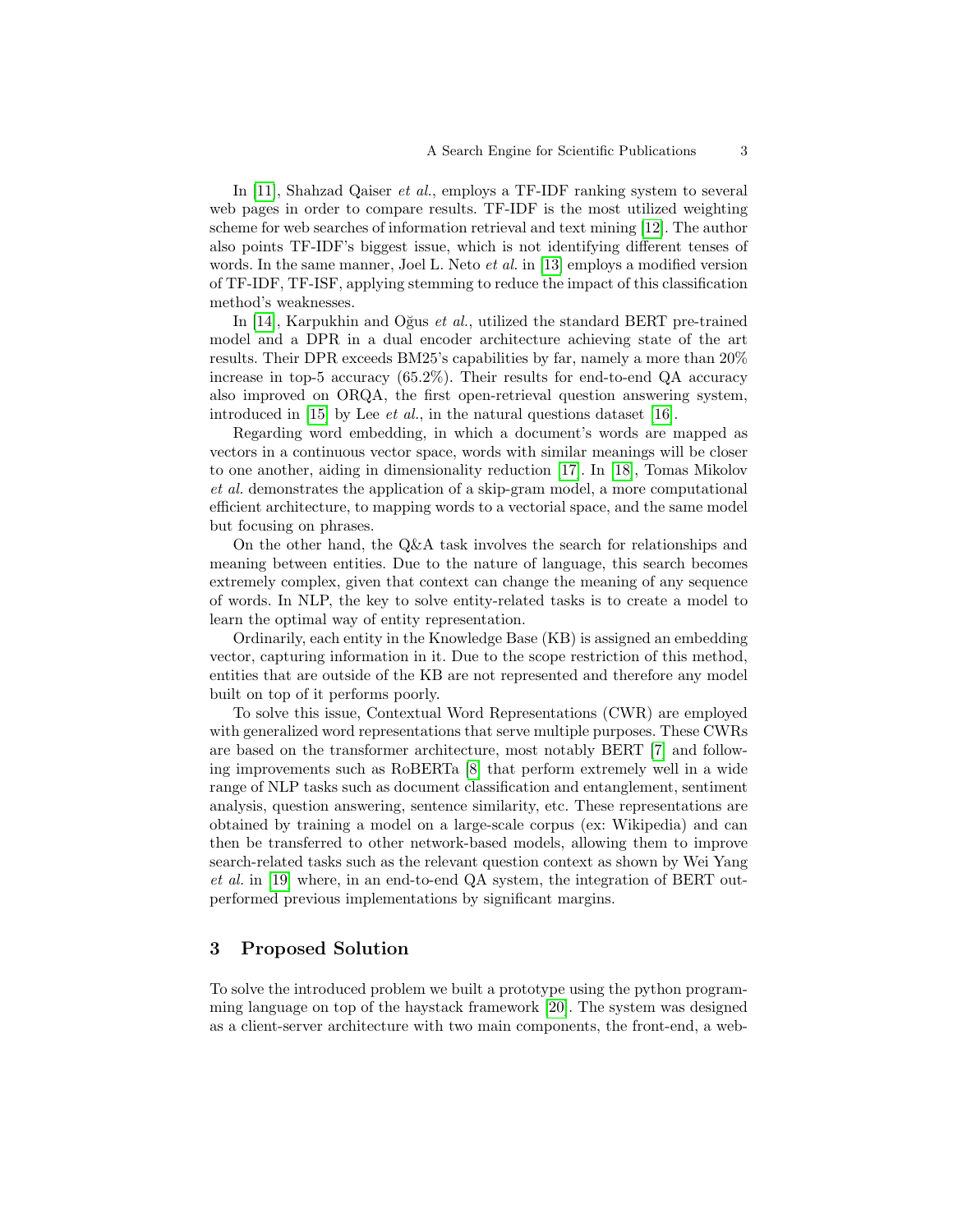based graphical interface that can be accessed by the users and the back-end, a RESTful API that exposes the use cases of our solution through several endpoints. Additionally, there is also an SQLite database which is used to store preprocessed scientific articles.

The back-end side of our application can also be further detailed into two distinct modules, a web-crawler, which is integrated with arXiv.org API so that it can fetch scientific articles in real time, and a search engine, which combines two distinct NLP methods, a retriever and a reader, to build a pipeline that is able to find candidate answers in our corpus to user-specified questions. The described architecture is represented in Figure 1.



Fig. 1. Solution Architecture.

The proposed system regards three main use cases that can be described as follows:

– UC1 - Download Scientific Articles: The user specifies a given search topic and the maximum number of articles to be downloaded. The crawler tries to find articles related to the specified topic and downloads all articles until the maximum limit is reached. Then, the documents are preprocessed - empty lines are removed, consecutive whitespaces are truncated and pdf headers and footers are discarded. After preprocessing, the text of each document is split into several search chunks of 500 words (respecting sentence boundary) so that the search process can be optimal. Finally, each resulting chunk is indexed, along with the document meta-data, in the document database.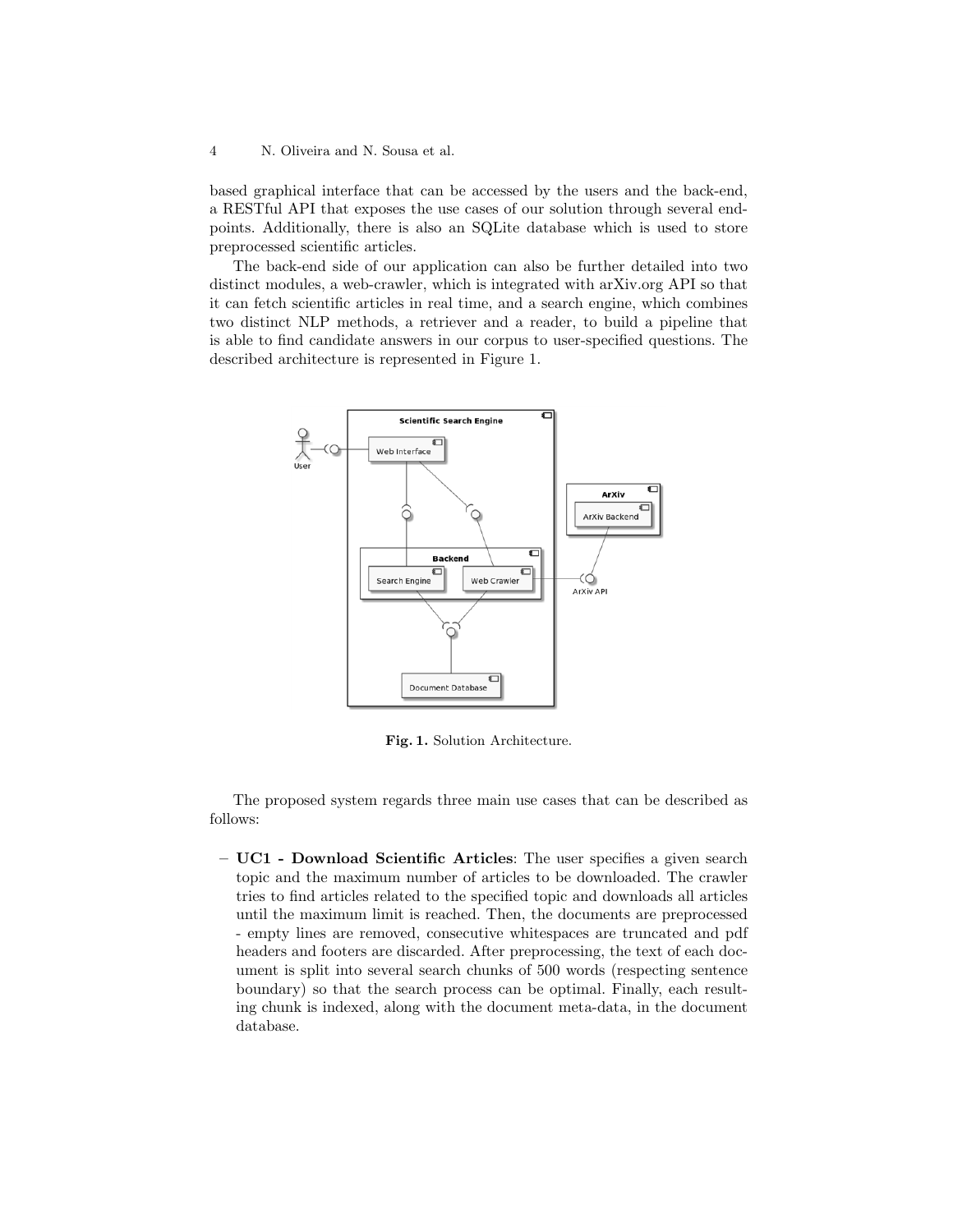- $-$  UC2 Consult Database Summary: In the main dashboard of the graphical interface a summary of the document database content is displayed so that the user can keep track of the changes to the available corpus. The database summary is comprised of several data points such as the number of downloaded articles, search chunks and document categories.
- $-$  UC3 Find Candidate Answers: The user places a question to the system and specifies several search parameters such as a category filter, the number of candidate answers to be displayed, c, and the maximum number of relevant search chunks to be found by the retriever, k. The system will first execute the retriever, a TF-IDF-based retriever which will return the most relevant  $k$  chunks. Then, the reader, a RoBERTa model, will try to find the best  $c$ answers in the selected k chunks according to a confidence metric.

The described solution is quite generic since it is easy to enrich the search corpus with the contents of scientific publications of different subjects due to the execution of UC1. However, for this concrete implementation it would only be possible to find articles stored in the arXiv.org repository. Nonetheless, this feature can be easily expanded by integrating the existing web crawler with other scientific repositories.

Regarding UC3, the proposed NLP pipeline is also quite broad, the retriever, TF-IDF is not context-specific and can easily be used for multiple domains. On the other hand, the reader, RoBERTa, requires training examples comprising different questions and answers. To overcome this limitation, we opted to use a model that was pre-trained on the SQuAD dataset [\[21\]](#page-10-13). This data collection comprises over 100,000 examples of questions posed by crowdworkers on a set of Wikipedia articles [\[5\]](#page-9-4) resembling a good benchmark dataset for training and evaluating general-purpose extractive Q&A machine learning models. The RoBERTa model employed in our solution, [\[21\]](#page-10-13), achieved an exact match score of approximately 79.97% and an f1-score of 83.00% under this testbed. In our experiments, the search engine performed quite competently being able to find interesting answers to several questions that were placed regarding the cybersecurity domain.

It is possible to further improve the proposed solution by adding new functionalities regarding the database management, namely, to perform listings of downloaded articles accordingly to a combination of search criteria, to manually import a given scientific article and to delete unwanted articles.

#### 3.1 Pipeline Description

All steps of the search pipeline are described in this section.

Retriever In order to search through relevant information, a TF-IDF retriever was put in place. It is a numerical statistic that is intended to reflect how important a given word is to a document in a corpus.

$$
TFIDF_{i,d} = tf_{i,d} \cdot idf_i \tag{1}
$$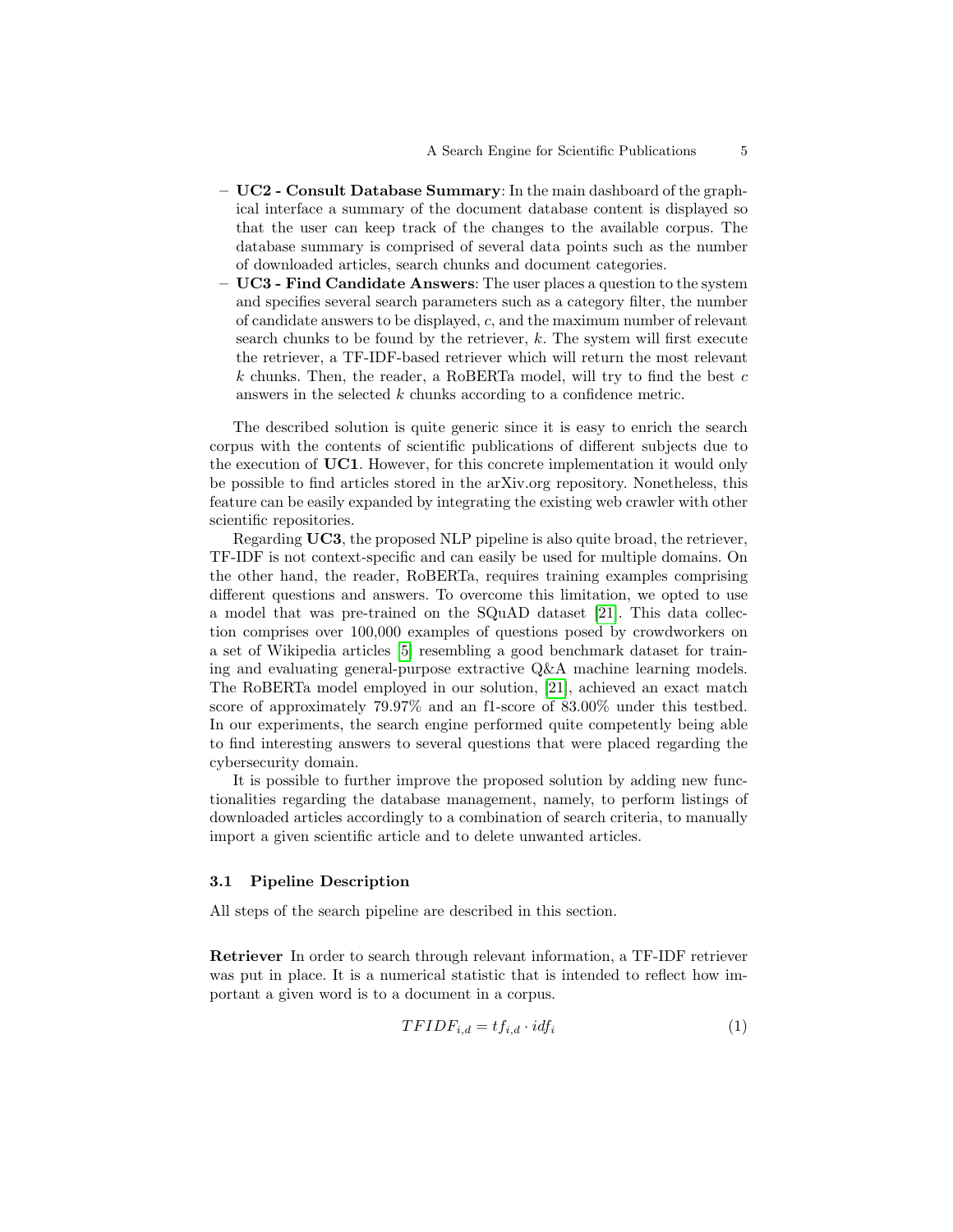In the scientific question and answering domain, it is expected that the queries will have lexical overlap with their answers, making this algorithm a good searcher of relevant information.

Reader Another critical step of our pipeline is the question understanding step. Here we need to be able to properly understand the question at hand. By being able to properly model it in such a way that it can then be passed through the pipeline and improving the chances of getting not only accurate but also relevant answers. For this step, we use a FARM reader coupled with the RoBERTa [\[8\]](#page-10-0) language model which works alongside the retriever and parses the candidate documents provided. RoBERTa is an iteration of the BERT [\[7\]](#page-9-6) language model whose architecture is based on the Transformer architecture, Figure [2.](#page-5-0) This new architecture disregards recurrence and convolutions from the usual encoderdecoder models and instead focuses on several types of attention mechanisms. It introduces several novelties such as sclaled-dot product attention, multi-head attention and positional encoding. At each time step the output of the decoder stack is fed back to the decoder similarly to how the outputs of previous time steps are used as hidden states in Recurrent Neural Networks (RNN) [\[6\]](#page-9-5).



<span id="page-5-0"></span>Fig. 2. The Transformer Architecture [\[6\]](#page-9-5).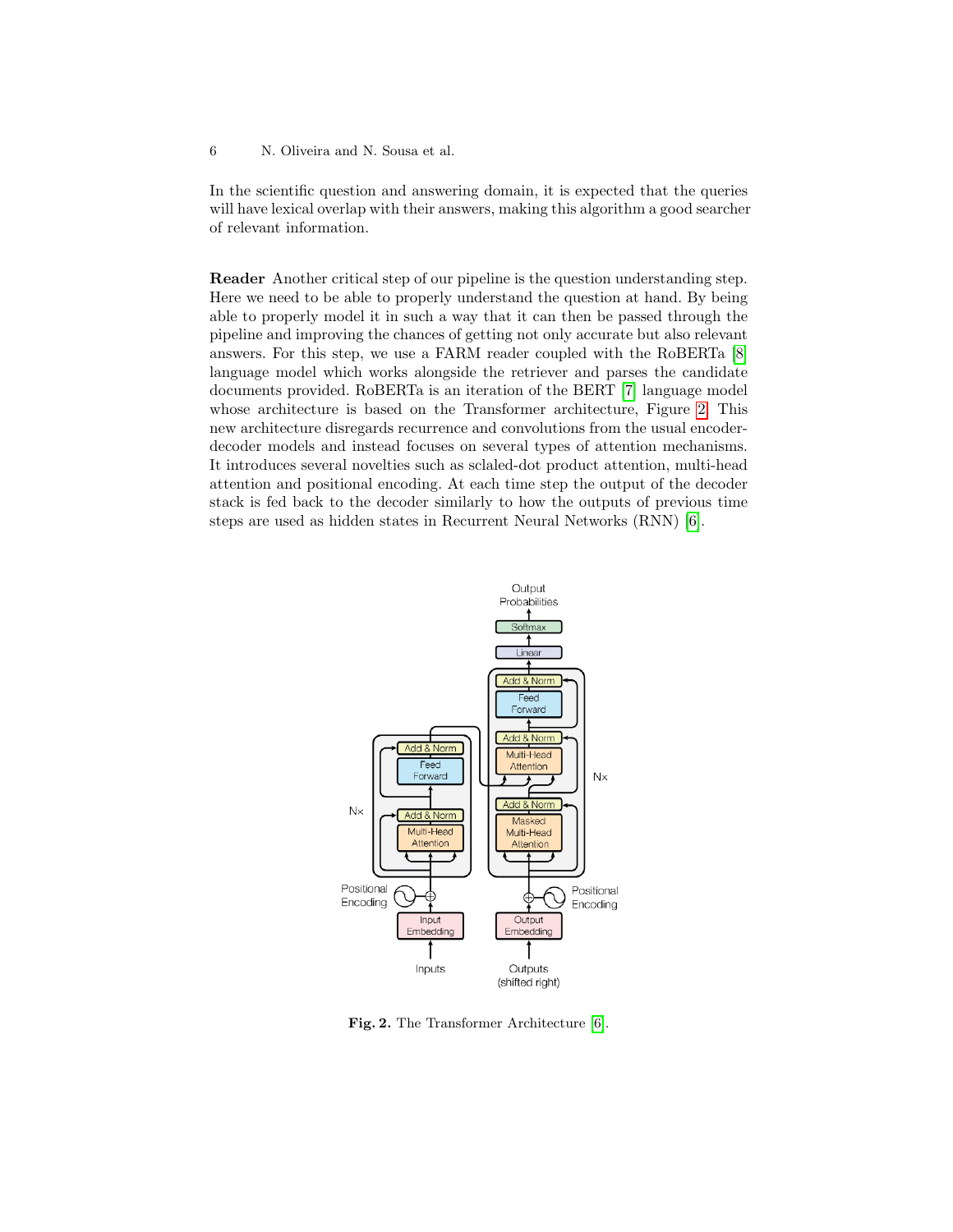RoBERTa is also trained on a much larger corpus than BERT and as a result, achieves significant performance gains.

# <span id="page-6-0"></span>4 Case Study

Despite the usefulness and generalization of our solution, which allows it to be applied to numerous topics, for our case study we have decided to focus on a current and challenging research topic - cybersecurity. For this reason we compiled a list of keywords related to that topic that we used to find relevant articles to build our search corpus. For each keyword we obtained a number of articles as shown in Table [1.](#page-6-1) After removing the corrupted/unparsable documents and duplicates, our corpus totalled 821 articles.

<span id="page-6-1"></span>Table 1. Corpus composition.

| Adversarial Attack              | 200 |
|---------------------------------|-----|
| Attack Detection                | 175 |
| Cyberphysical Systems           | 200 |
| Cybersecurity                   | 129 |
| Intrusion Detection Systems 130 |     |
|                                 |     |
| Total Used                      | 834 |
| Corrupted                       | -6  |
| Duplicates                      | -7  |
|                                 |     |
| Total Articles in Corpus        |     |
|                                 |     |

Each one of these articles was downloaded and processed as per the pipeline indicated in the previous section. After processing, the articles were split into chunks of 500 words while taking into account sentence continuity. With the finalization of this step, our corpus was composed of 12827 search chunks from 821 different articles of about 36 categories.

### 4.1 Results

The introduced solution has a main dashboard, on the left some search configuration sliders and database related information is located. In the middle there are two buttons to navigate between the database management and search engine functionalities. The described interface is presented in Figure [3.](#page-7-0)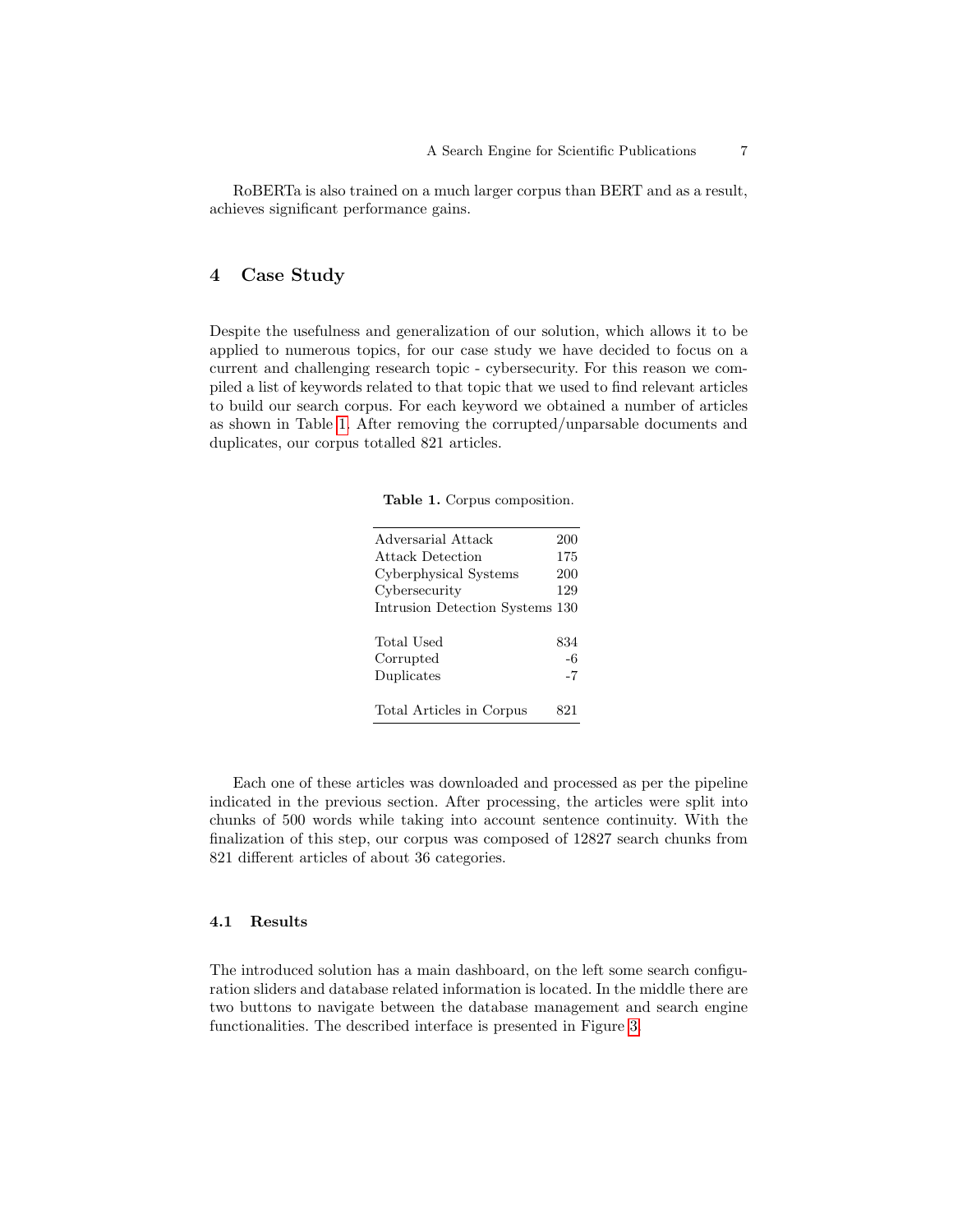8 N. Oliveira and N. Sousa et al.

| Go To<br>Categories: 36<br>∩<br>Search<br>Search Chunks: 12827<br><b>O</b> Database Management<br>Please provide a topic<br>Privacy<br>100<br>First n results<br>158<br>۹<br>Execute<br>15 |
|--------------------------------------------------------------------------------------------------------------------------------------------------------------------------------------------|
| <b>Search Filters</b><br>Max, number of search chunks<br>Max, number of answers                                                                                                            |
|                                                                                                                                                                                            |
|                                                                                                                                                                                            |
| Category                                                                                                                                                                                   |
| ٠                                                                                                                                                                                          |

<span id="page-7-0"></span>Fig. 3. Dashboard.

With the corpus prepared, it is then possible to start asking questions. By asking: "What are the challenges of AI?", the most interesting candidate answer is presented in Figure [4,](#page-7-1) due to its high probability (confidence) score. This answer is highlighted in its surrounding context, accompanied by additional information such as title, authors, publishing date, and a link to the article itself.

| Candidate answers:                                                                                                                                                                                                                                                                                                           |
|------------------------------------------------------------------------------------------------------------------------------------------------------------------------------------------------------------------------------------------------------------------------------------------------------------------------------|
| Processing time: 9 seconds                                                                                                                                                                                                                                                                                                   |
| Answer 1<br><b>Document:</b> Ten AI Stepping Stones for Cybersecurity                                                                                                                                                                                                                                                        |
| <b>Authors: Ricardo Morla</b>                                                                                                                                                                                                                                                                                                |
| Date: 2019-12-14                                                                                                                                                                                                                                                                                                             |
| htly modifying the input data for AI decision or by poisoning the training data and altering the<br>learning process. In fact, explainability and resilience to adversarial attacks ANSWER are two of<br>of the challenges identified by UC Berkeley [40] for mission critical AI usage (which includes<br>cybersecurity), t |
| Probability Score: 85.24%                                                                                                                                                                                                                                                                                                    |
| Link: http://arxiv.org/pdf/1912.06817v1                                                                                                                                                                                                                                                                                      |
| <b>Evaluate Answer</b><br>$\ddot{}$                                                                                                                                                                                                                                                                                          |

<span id="page-7-1"></span>Fig. 4. Question Example.

As the question is vague in nature, and the prepared corpus is geared more towards cybersecurity instead of AI, the obtained answer "explainability and resilience to adversarial attacks" also tends to the cybersecurity side of AI, due to the nature of the used article [\[22\]](#page-10-14).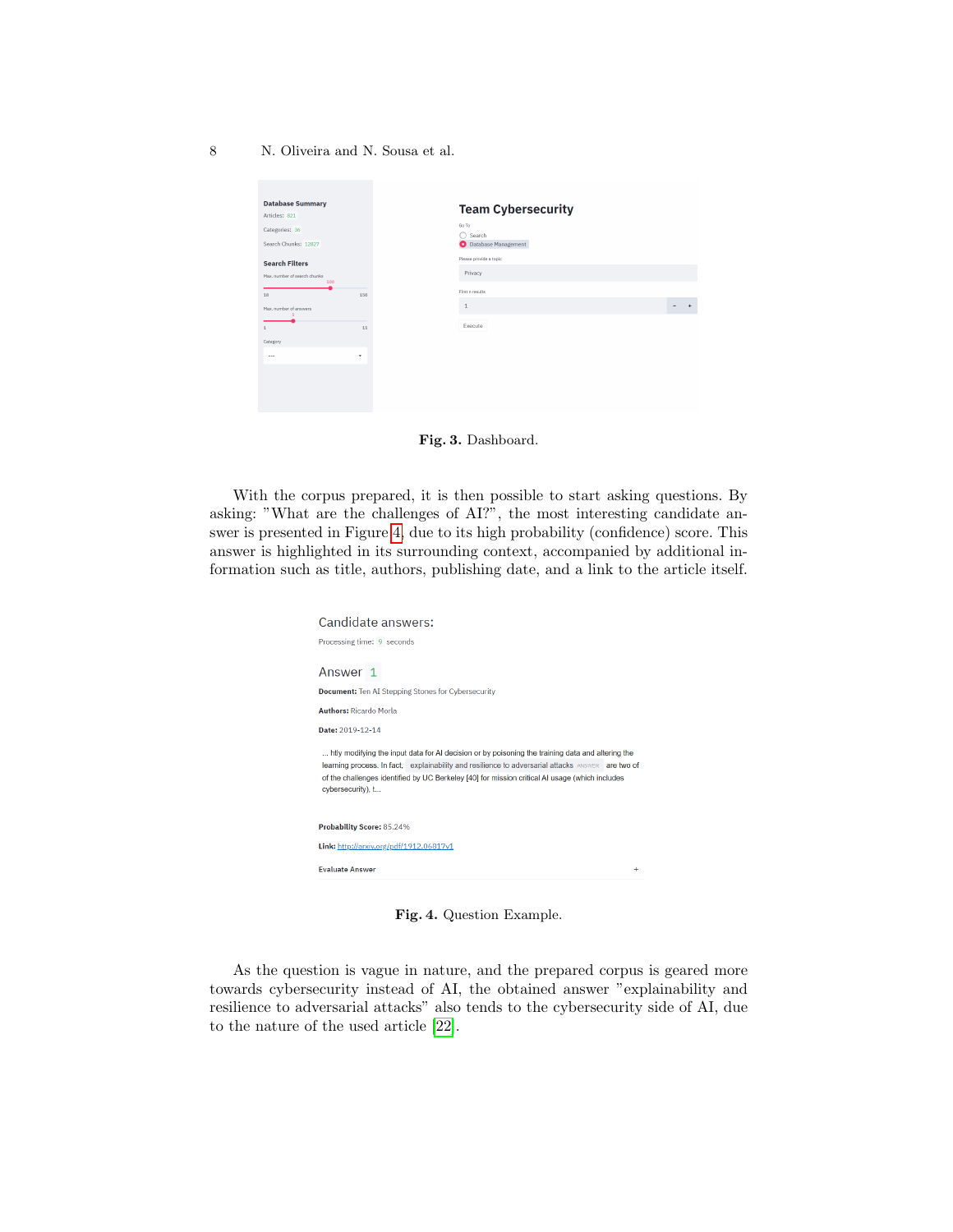Another example is the question, "What are the main challenges of cybersecurity research?" which yielded interesting results. The first answer correctly quotes [\[23\]](#page-10-15) and responds with "lack of adequate evaluation/test environments that utilize up-to-date datasets, variety of testbeds while adapting unified evaluation methods", while the second answer builds on the first one with "lack of research methodology standards" [\[24\]](#page-10-16).

Finally, by asking "Which machine learning models are commonly used?" we obtain "Na¨ıve Bayes, SVM, KNN, and decision trees" from [\[25\]](#page-10-17) and virtually the same answer "Support Vector Machine, Decision Trees, Fuzzy Logic, BayesNet and Naïve Bayes" from [\[26\]](#page-10-18).

The quality of the responses found is directly connected to the contents of the corpus. This can be remedied by populating the corpus with more articles pertaining to a given topic or adding a new topic entirely. For this we can access the database management functionality, and specify a given search topic and the maximum number of documents to be downloaded. These will be directly fetched from arXiv.org, preprocessed and indexed alongside their metadata in the document database.

For the topic of "Privacy", with a maximum of one article, the result is presented in Figure [5.](#page-8-0)



Fig. 5. Database Menu.

<span id="page-8-0"></span>Our solution for the cybersecurity use case performed admirably, by compiling a corpus of 821 articles on five of the hottest research topics in the field and by finding interesting answers to a set of significant questions regarding applications of AI to cybersecurity and the main challenges of current research. Regarding the extractive Q&A pipeline, the RoBERTa model exhibited a notable adaptation capability since it was not retrained in the scope of the cybersecurity scientific domain.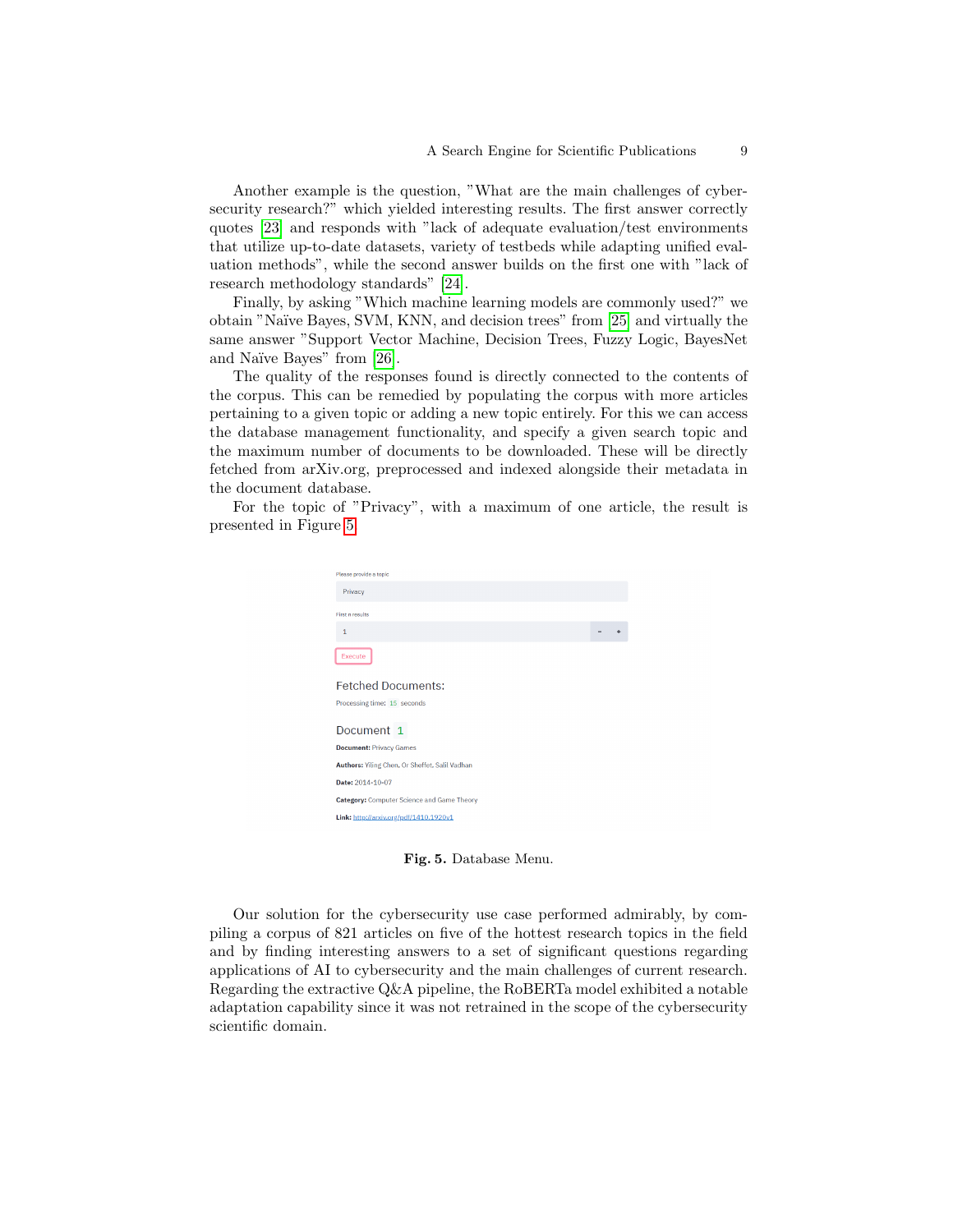10 N. Oliveira and N. Sousa et al.

## <span id="page-9-7"></span>5 Conclusion

Given the amount of scientific articles that are published every year it is hard to find exactly what we are looking for when researching a particular topic. In this work, we have presented a software solution that aims to solve this problem. It comprises several advantageous features such as the continuous update of the search corpus by providing an easy-to-use integration with the arXiv.org API and the ability to find candidate answers extracted from the corpora of downloaded scientific publications by applying a combination of two NLP methods, TF-IDF and RoBERTa.

Furthermore, the introduced solution was showcased in the context of cybersecurity, a neoteric field of science with increasing interest. With a base corpus of 821 articles, the system was able to find proper answers to questions such as "What are the challenges of AI?", "What are the main challenges of cybersecurity research?" and "Which machine learning models are commonly used?" showing a great capability of generalization.

As future work, we will implement additional features regarding the document database management, expand the web crawler so that it can work with more scientific repositories and improve the document preprocessing step to make our search engine more efficient.

## References

- <span id="page-9-0"></span>1. H. Suryotrisongko and Y. Musashi, "Review of cybersecurity research topics, taxonomy and challenges: Interdisciplinary perspective," in 2019 IEEE 12th Conference on Service-Oriented Computing and Applications (SOCA), pp. 162–167, 2019.
- <span id="page-9-1"></span>2. Y. Lu, "Cybersecurity research: A review of current research topics," Journal of Industrial Integration and Management, vol. 03, 08 2018.
- <span id="page-9-2"></span>3. R. H. Rawung and A. G. Putrada, "Cyber physical system: Paper survey," in 2014 International Conference on ICT For Smart Society (ICISS), pp. 273–278, 2014.
- <span id="page-9-3"></span>4. N. Wirkuttis and H. Klein, "Artificial intelligence in cybersecurity," Cyber Intelligence, and Security Journal, vol. 1, no. 1, pp. 21–23, 2017.
- <span id="page-9-4"></span>5. P. Rajpurkar, J. Zhang, K. Lopyrev, and P. Liang, "SQuAD: 100,000+ questions for machine comprehension of text," in Proceedings of the 2016 Conference on Empirical Methods in Natural Language Processing, (Austin, Texas), pp. 2383– 2392, Association for Computational Linguistics, Nov. 2016.
- <span id="page-9-5"></span>6. A. Vaswani, N. Shazeer, N. Parmar, J. Uszkoreit, L. Jones, A. N. Gomez, u. Kaiser, and I. Polosukhin, "Attention is all you need," in Proceedings of the 31st International Conference on Neural Information Processing Systems, NIPS'17, (Red Hook, NY, USA), p. 6000–6010, Curran Associates Inc., 2017.
- <span id="page-9-6"></span>7. J. Devlin, M.-W. Chang, K. Lee, and K. Toutanova, "BERT: Pre-training of deep bidirectional transformers for language understanding," in Proceedings of the 2019 Conference of the North American Chapter of the Association for Computational Linguistics: Human Language Technologies, Volume 1 (Long and Short Papers), (Minneapolis, Minnesota), pp. 4171–4186, Association for Computational Linguistics, June 2019.